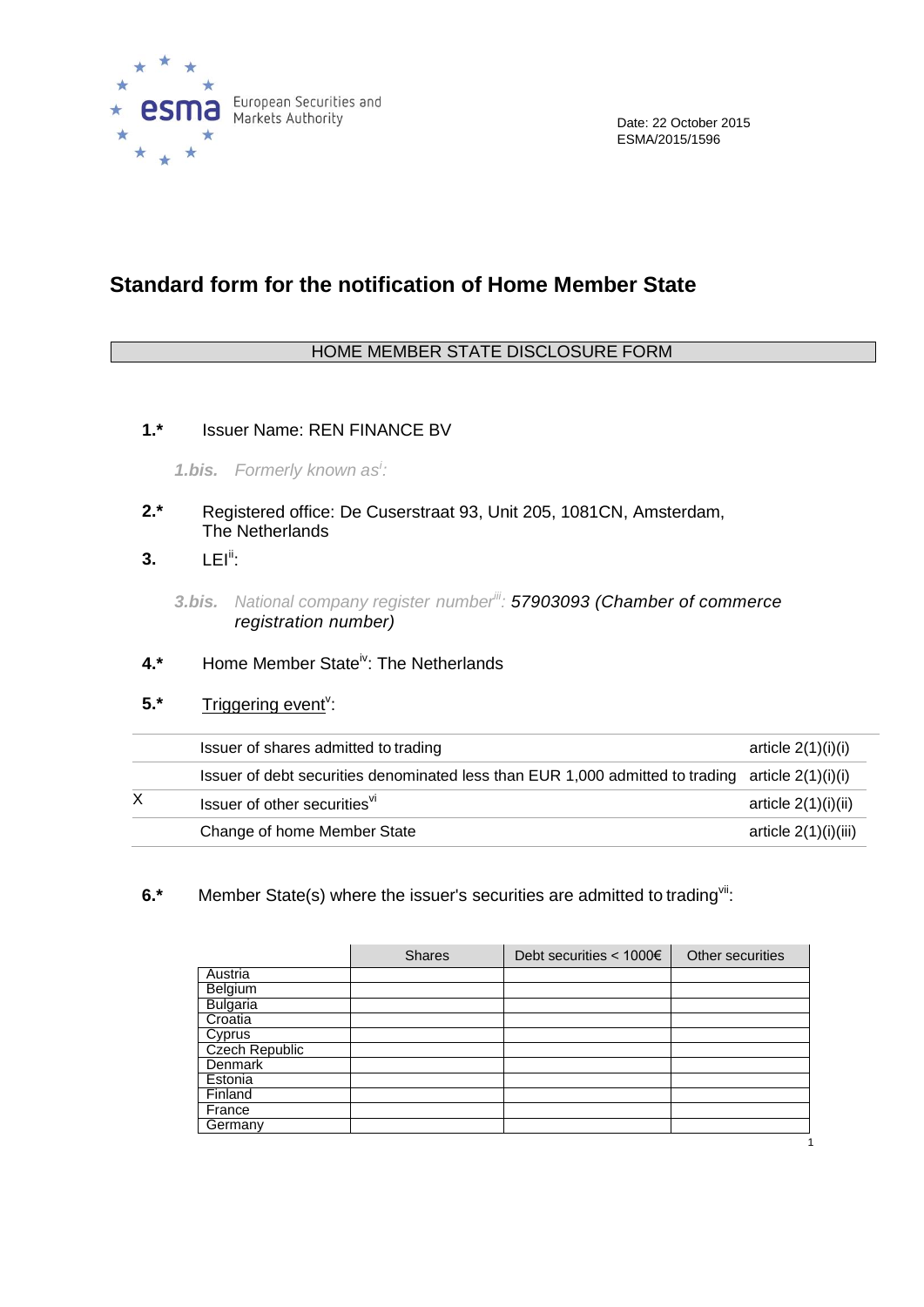

| Greece                |  |   |
|-----------------------|--|---|
| <b>Hungary</b>        |  |   |
| Iceland               |  |   |
| Ireland               |  | Χ |
| Italy                 |  |   |
| Latvia                |  |   |
| Liechtenstein         |  |   |
| Lithuania             |  |   |
| Luxembourg            |  |   |
| <b>Malta</b>          |  |   |
| Netherlands           |  |   |
| Norway                |  |   |
| Poland                |  |   |
| Portugal              |  |   |
| Romania               |  |   |
| Slovakia              |  |   |
| Slovenia              |  |   |
| Spain                 |  |   |
| Sweden                |  |   |
| <b>United Kingdom</b> |  | Χ |

- **6. bis.** Former home Member State (if applicable)<sup>viii</sup>:
- **7.** NCAs the form is required to be filed with<sup>ix</sup>:

AFM / CENTRAL BANK OF IRELAND / FCA

- **8\*.** Date of notification: 26.02.2016
- **9.** Start date of 3 year period<sup>x</sup>:
- **10.** Additional information<sup>xi</sup>:
- **11.\*** Contact details: REN FINANCE BV Issuer's address: De Cuserstraat 93, Unit 205, 1081CN Amsterdam Person responsible within the issuer for the present notification: Nuno Rosário E-Mail address: nuno.rosario@ren.pt Telephone: + 351 21 00 13 106

*(\* Mandatory information)*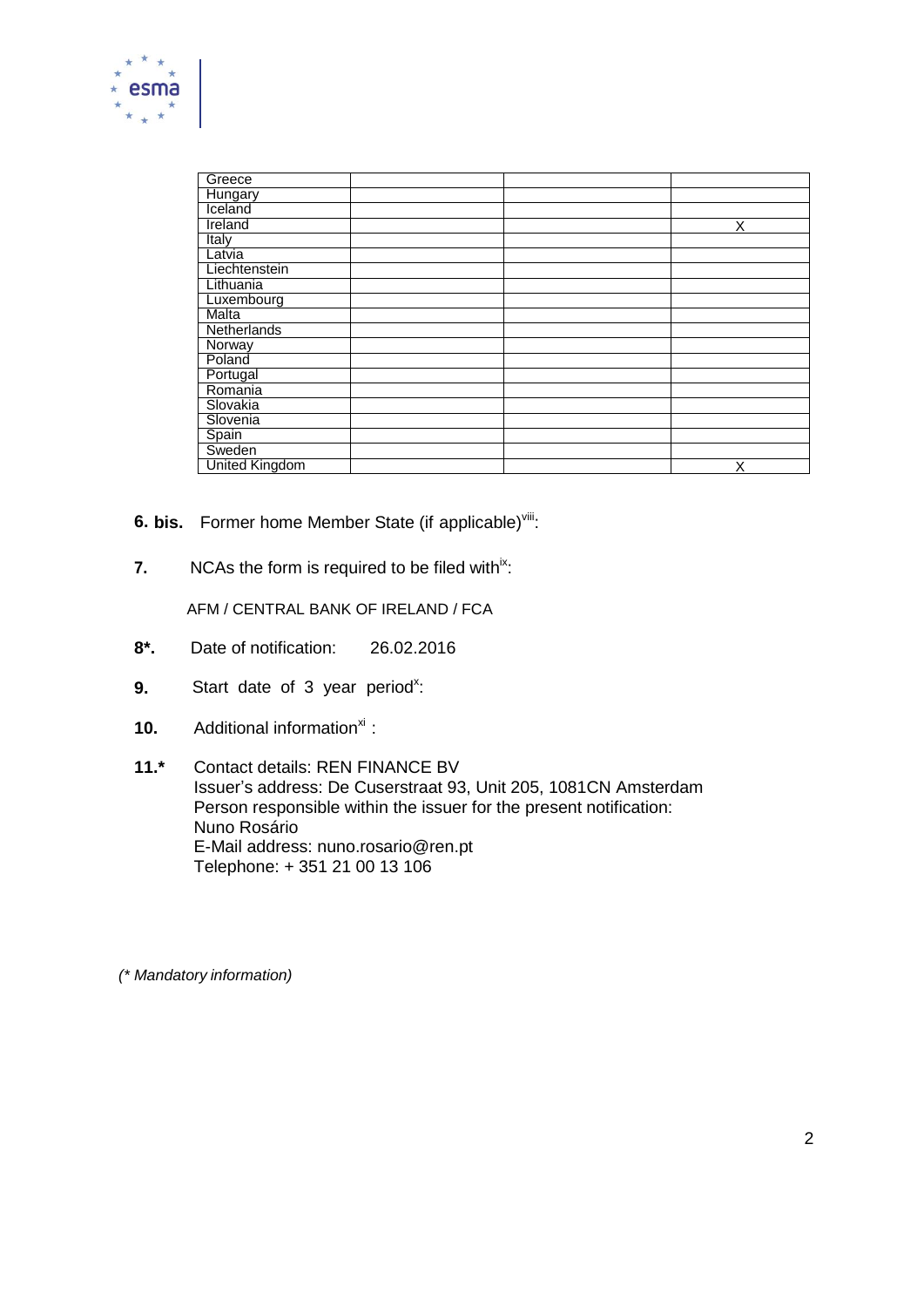

## **Information on filing procedures:**

| Austria               | e-mail to: marktaufsicht@fma.gv.at                                                                              |
|-----------------------|-----------------------------------------------------------------------------------------------------------------|
| Belgium               | e-mail to: trp.fin@fsma.be                                                                                      |
| <b>Bulgaria</b>       |                                                                                                                 |
| Croatia               | via national OAM: SRPI; or postal address: Miramarska 24b, 10000 Zagreb, Croatia                                |
| Cyprus                | e-mail to: info@cysec.gov.cy (to the attention of Issuers Department)                                           |
| Czech Republic        | via national OAM:<br>http://www.cnb.cz/en/supervision_financial_market/information_published_issuers/index.html |
| Denmark               | website: http://oasm.dfsa.dk/                                                                                   |
| Estonia               | e-mail to: info@fi.ee                                                                                           |
| Finland               | e-mail to: kirjaamo@finanssivalvonta.fi                                                                         |
| France                | via: https://onde.amf-france.org/RemiseInformationEmetteur/Client/PTRemiseInformationEmetteur.aspx              |
| Germany               | e-mail to: p26@bafin.de                                                                                         |
| Greece                | e-mail to: transparency@cmc.gov.gr                                                                              |
| Hungary               | e-mail to: surveillance@mnb.hu                                                                                  |
| Iceland               | via national OAM: www.oam.is                                                                                    |
| Ireland               | e-mail to: regulateddisclosures@centralbank.ie                                                                  |
| Italy                 | e-mail to: HMSdisclosureform@consob.it                                                                          |
| Latvia                | e-mail to: fktk@fktk.lv or postal address: Kungu iela 1, Riga, Latvia, LV-1050                                  |
| Liechtenstein         |                                                                                                                 |
| Lithuania             | e-mail to: transparency@lb.lt                                                                                   |
| Luxembourg            | e-mail to: transparency@cssf.lu                                                                                 |
| Malta                 |                                                                                                                 |
| Netherlands           | e-mail to: <b>HMS</b> Registration@afm.nl                                                                       |
| Norway                |                                                                                                                 |
| Poland                | e-mail to: dno@knf.gov.pl or via ESPI system                                                                    |
| Portugal              | e-mail to: transparency@cmvm.pt                                                                                 |
| Romania               | e-mail to transparency@asfromania.ro                                                                            |
| Slovakia              | via national OAM: https://ceri.nbs.sk/                                                                          |
| Slovenia              | e-mail to: info@atvp.si                                                                                         |
| Spain                 | online register: https://sede.cnmv.gob.es/sedecnmv/SedeElectronica.aspx?lang=en                                 |
| Sweden                | e-mail to: borsbolag@fi.se                                                                                      |
| <b>United Kingdom</b> | e-mail to: tdhomestate@fca.org.uk                                                                               |

*Notes:*

*<sup>i</sup>In case of a change of the company name compared to the previous disclosure, please provide the issuer's former companyname. In case of a first time disclosure, no information on an earlier name change is required. ii Legal entity identifier.*

*iii In case the LEI is unavailable, please provide for identification purposes the number under which the issuer is registered with the business register of its country of incorporation.*

*iv The home Member State pursuant to article 2(1)(i) of Directive 2004/109/EC.*